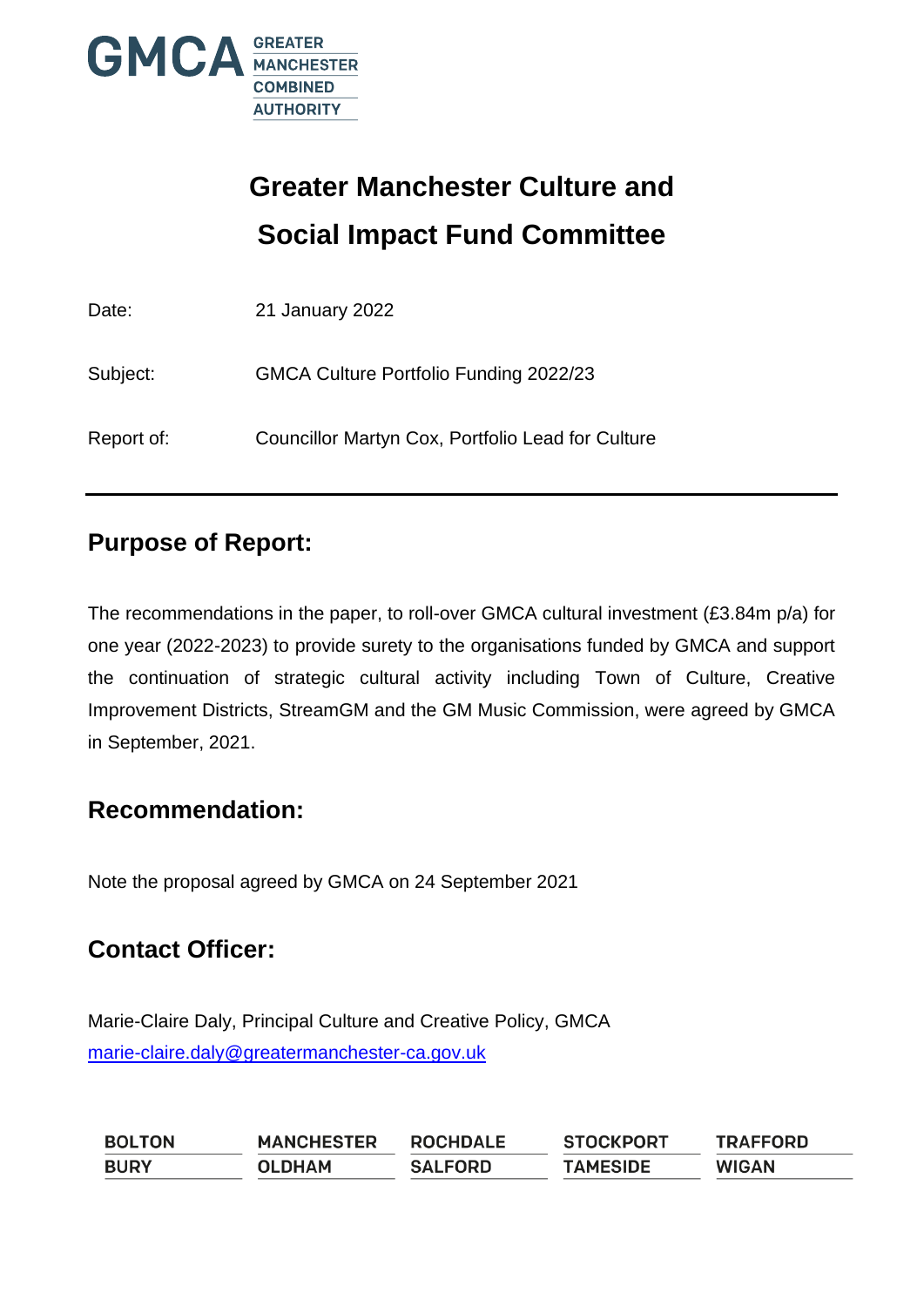### **1. Introduction/Background**

- 1.1 In February 2020, GMCA agreed the two-year GM Culture Fund budget at £3,840m p.a., which included £3.5m a year support to 35 cultural organisations from across Greater Manchester, £270k p/a to support strategic activity that delivers the ambitions outlined in the Greater Manchester Culture Strategy that cannot be delivered by a single organisation and £70k p.a. for programme management. The GMCA investment agreed was for two years: April 2020 to March 2022. This settlement was the second time that GMCA had agreed an increase to the GMCA Culture budget, to bring more organisations into the portfolio and increase access to culture for GM residents. The first increase in 2017, saw the culture (and social impact) budget increase from £2.7m to £3.04m. In 2019, the budget was increased from £3.04m p/a to £3.84m p/a in recognition of the important role culture plays in the lives of our people and the reputation of our places. These increases saw the culture portfolio grow from 19 GM organisations to 35, with organisations based in every GM district and increased investment in disability, LGBTQ+ and BME-led organisations.
- 1.2 Approval would be needed as part of 2022/23 GMCA budget for continued funding from District contributions (£2.84m 2021/22) and future retained business rates (£1m 2021/22). The existing retained business rates reserve held by GMCA is now fully committed as agreed at GMCA meeting on 27th November 2020.
- 1.3 As part of the February 2020 GMCA report, and following feedback from Leaders and colleagues across GMCA and strategic partners including Arts Council England and National Lottery Heritage Fund, it was agreed that a further report would be brought to GMCA in 2020 outlining a new approach to cultural investment in GM, with potential to align to Arts Council England's National Portfolio investment (four year funding settlement).
- 1.4 In March 2020, cultural organisations in Greater Manchester closed their doors because of the COVID-19 national lockdown. While many organisations delivered some activity, the culture sector nationally and across Greater Manchester continues to be in a precarious position. Many organisations have received financial support from local authorities, the furlough scheme and through DCMS's £1.57billion Culture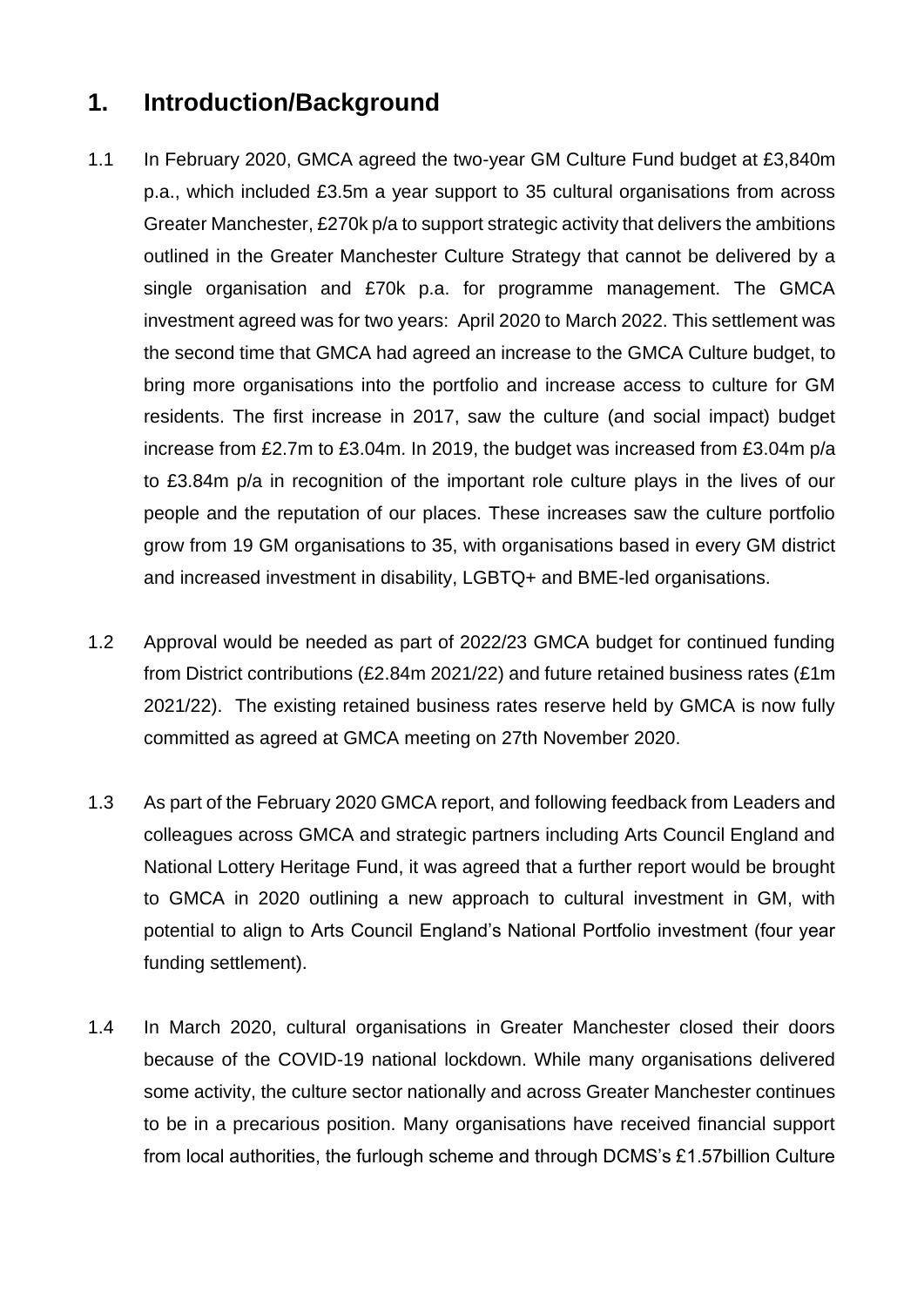Recovery Fund. The majority of cultural organisations are a long way from prepandemic levels of income, and it continues to be a very challenging time for the sector and that challenge is expected to last through 2022 as long-term impacts of the pandemic become clear.

1.5 The cultural and creative sector have a vital role to play in Greater Manchester's broader recovery. From the economic recovery of our high streets and town centres, where culture and experience-led activities are likely to overtake retail-led regeneration to supporting our residents' physical and mental health. If properly supported through this challenging period, the culture and creative sector can play an integral role in building back better.

### **2. State of the Sector**

- 1.6 Since lockdown began in March 2020, the GMCA Culture Team has been working to support the sector, working with organisations in the GM Culture Portfolio, supporting digitally excluded residents through the Creative Care Pack project and entertaining and raising more than half a million pounds for the sector through United We Stream.
- 1.7 While the year has been challenging for cultural organisations, artists and freelancers, the sector has shown real resilience and government support schemes like the Job Retention Scheme and the Culture Recovery Fund has meant that GM hasn't yet seen the scale of closures or redundancies expected at the start of the pandemic. There are still significant challenges ahead, however, as much of the sector in Greater Manchester has been unable to generate earned income for more than a year. While extensions to furlough and SEISS and a third round of DCMS's Cultural Recovery Fund are welcome, there are still expected to be significant challenges for the sector. These will become particularly acute as support tapers off, but trading hasn't returned to pre-pandemic levels, especially given that many organisations have had to deplete reserves to survive.
- 1.8 Research from the Creative Industries Federation, published in February 2021 found that: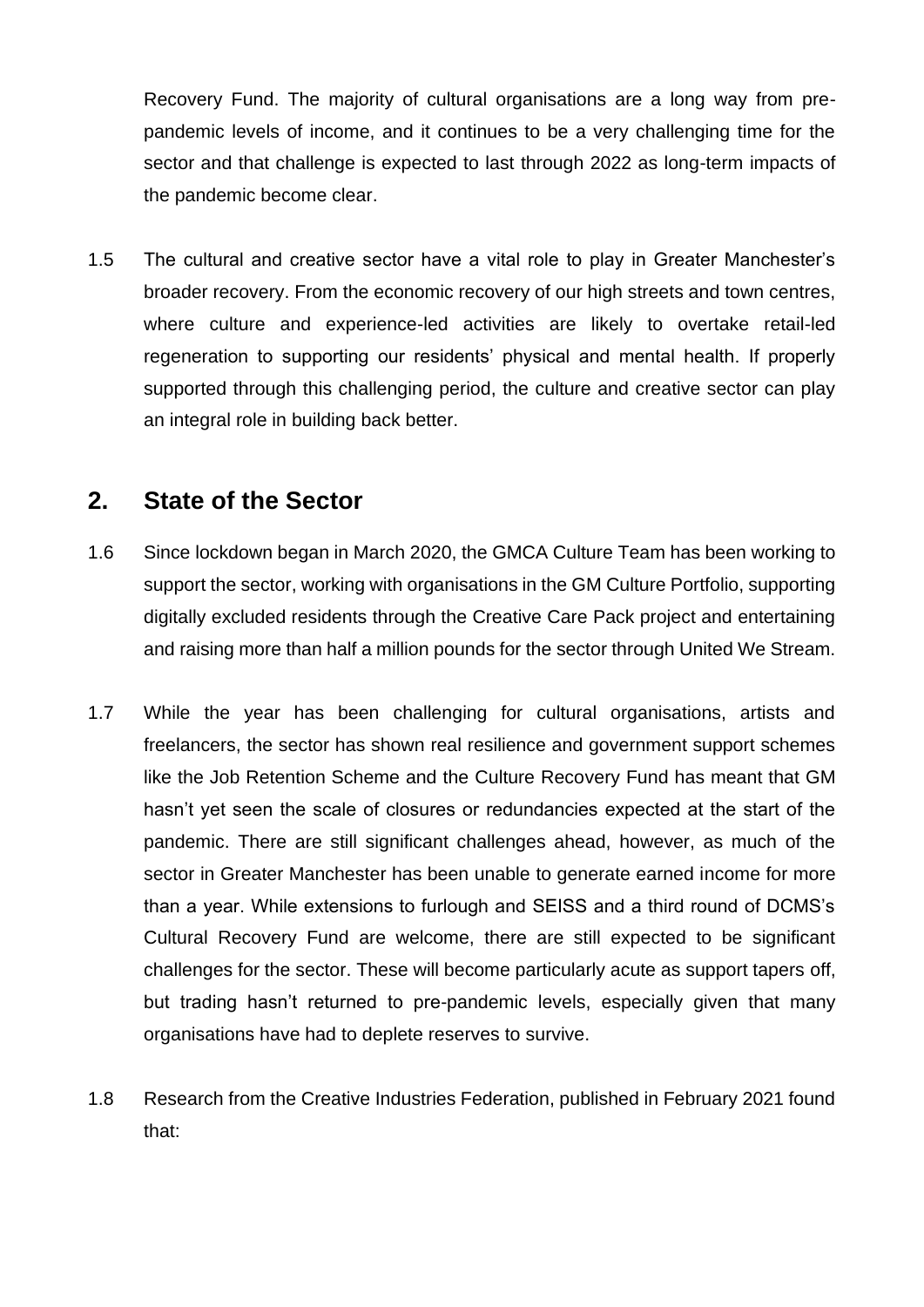- Since the start of the pandemic, 63% of respondents have seen their turnover decrease by more than half, with creative freelancers seeing the biggest drop in revenue.
- Three quarters of those working in areas dependent on live audiences have seen a drop in income of more than 50% since the pandemic began.
- Freelancers and those based outside of London have been among the hardest hit:
- Freelancers were 20% more likely than organisations to have seen a drop in income of 75% or more since the pandemic began.
- Respondents outside of London were 8% more likely to see decreases in  $\bullet$ turnover of more than 75%.
- Whilst half of respondents said that they had been able to deliver a small number of activities online, 80% said that digital activities had only delivered a little income (34%) or not delivered any income at all (47%).
- Outside of London, respondents were 39% more likely to be unable to deliver activities online and 28% more likely to say that new digital activities have been unable to deliver any income.

# **3. Culture Recovery Plan**

- 3.1 In March 2021, GMCA approved the one-year GM Culture recovery plan, Protect, Restore, Heal, Grow'. The plan outlined how GMCA would draw on all available resources to support the sector over the next twelve months, taking forward some of the learnings of the past year, including significant digital advances to widen access to culture, and a greater love and pride in our local places and cultural and heritage assets.
- 3.2 The plan outlined how GMCA would continue to invest in the 35 organisations in the GM Culture Portfolio for the second year of the 2020-2021 funding round, asking organisations in return to prioritise delivery in the following areas;
	- providing paid employment for artists and freelancers;
	- providing cultural activity for GM residents, especially in relation to mental health, education, physical health and reducing inequality;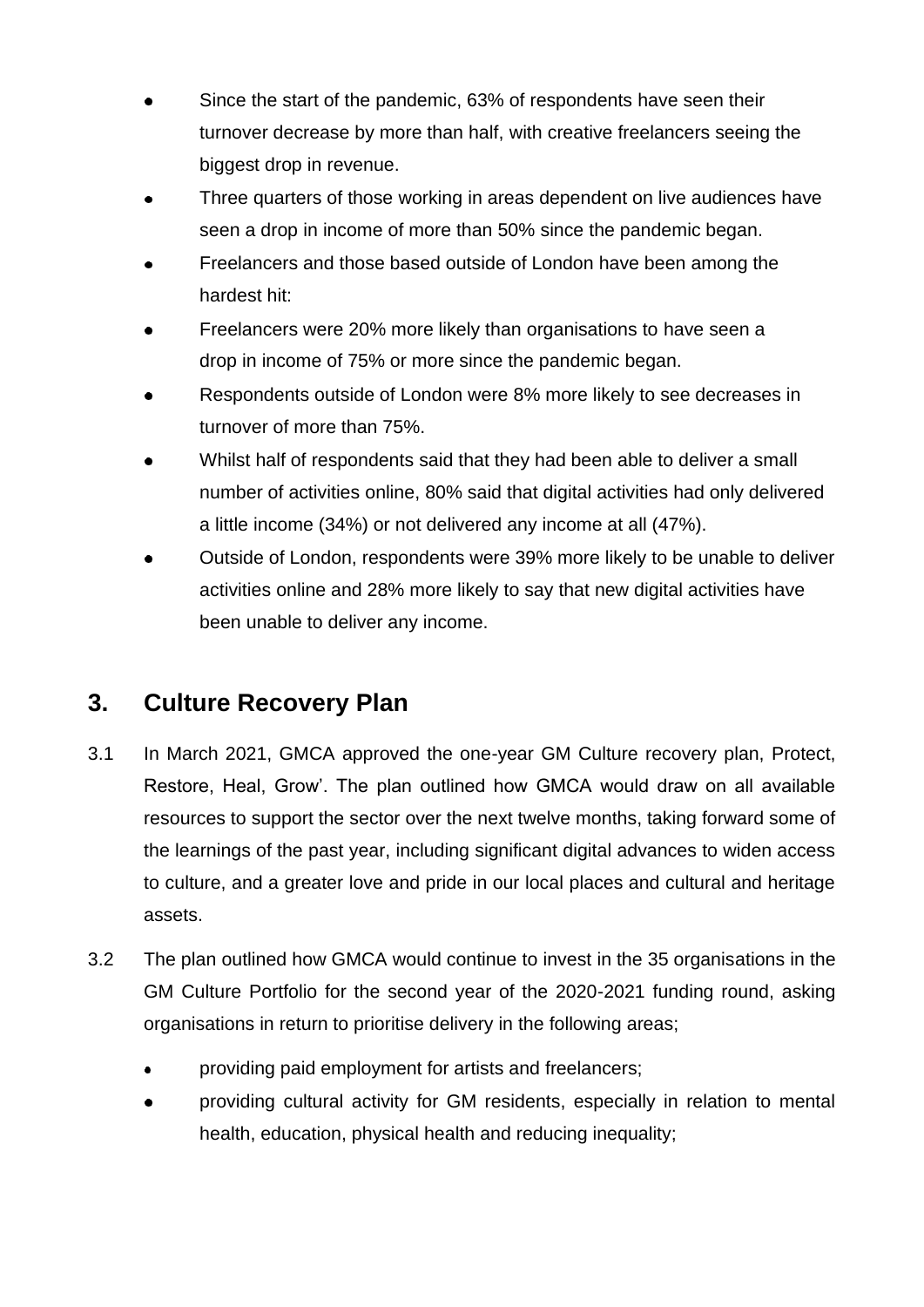- working with and in our high streets, towns and city centre.
- 3.3 The remainder of the plan outlined the three thematic areas that would guide spend of the GM Culture Strategic Budget, as follows:

#### **(i) Digital Developments**

Digital developments necessitated by COVID-19 have opened-up new ways of working, new local, national and global audiences and partnerships, and will provide new solutions to long-standing problems. GMCA will prioritise digital development and delivery in 2021, before moving to a hybrid model, when restrictions allow, through two trailblazing digital projects, StreamGM and GM Creative Connections.

#### **(ii) Coming Together**

This strand of activity looks at how we start to emerge from the pandemic, we will be able to start to think about what was lost while living through lockdown, including the enjoyment of collective experiences. This desire for collective experiences, combined with the decline of the traditional high street and the need to attract people back to our town and city centres provides us with an exciting opportunity to use culture to bring vibrancy back to our places and bring people together in joyous shared experiences. GMCA is focussing activity in this area in two key projects: delivery of the inaugural Town of Culture in Bury and planning for the second iteration of the event and through our Creative Improvement District framework.

#### **(iii) Healing**

GMCA recognises the need to find ways to make sense of the unprecedented events of 2020 and 2021 and start to heal, individually and collectively, from what has been a terrible time. We are in the process of developing and delivering schemes and programmes that support the physical and mental health of our residents and that start the healing process, that will last for many years to come. GMCA is currently investing the Creative Ageing Development Agency, in a shared post with GM HSCP and in the Ripples of Hope Festival.

3.4 Given the huge difficulties already faced by the cultural sector and the challenges likely to arise throughout 2022 as recovery starts to build, the sector needs surety. While it would be possible to go out for a new GMCA Culture funding round in Autumn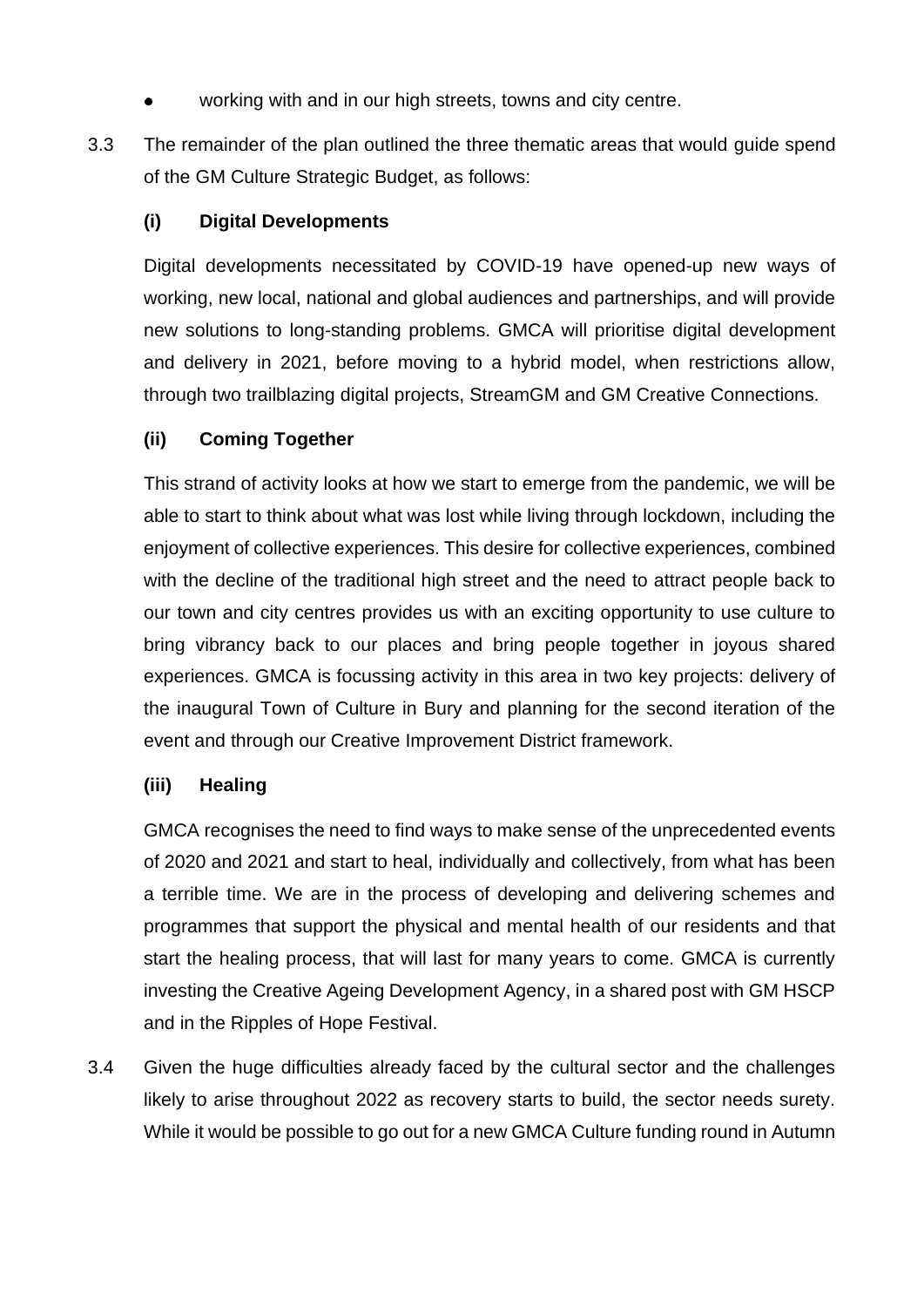2020, bidding into the fund would place significant pressure on cultural organisations who will hopefully be fully focussed on their initial few months of 'normal' trading for more than 18 months.

- 3.5 With this in mind, GMCA is asked to agree to rolling over existing cultural investment for one year (April 2022-March 2023). This would support the current portfolio of organisations and strategic activity at the same financial level as 2020/21 and 2021/22. Many funders (including Arts Council England) are doing similar with their portfolio investment by rolling forward funding for their portfolio organisations for the financial year 2022/3, before introducing a new investment approach in 2023/4. In the same way, a roll forward on GMCA funding would provide surety to the organisations of the GMCA funds, as well as allowing continued strategic activity (including the next Town of Culture competition, Creative Improvement Districts, StreamGM, Health, Wellbeing and the Arts, Centre for Ageing, GM Music Board). Proposals around a revised approach to cultural investment from 2023/4 onwards will be brought to GMCA early in the financial year 2022/3.
- 3.6 Legal advice has been sought regarding possible challenges to this action and it is considered that since there have been no assurances regarding future funding it is unlikely that a successful challenge could be made by other organisations. The health checks referred to elsewhere in the report should be carried out to seek reassurance regarding the continued financial viability of each member of the portfolio.

# **4. The Portfolio**

4.1 There are portfolio organisations based in every district of Greater Manchester, with many delivering activity across all ten districts. The portfolio is diverse in terms of artform representation and scale and delivers a broad range of activity, from classical music and traditional theatre to carnivals and contemporary art.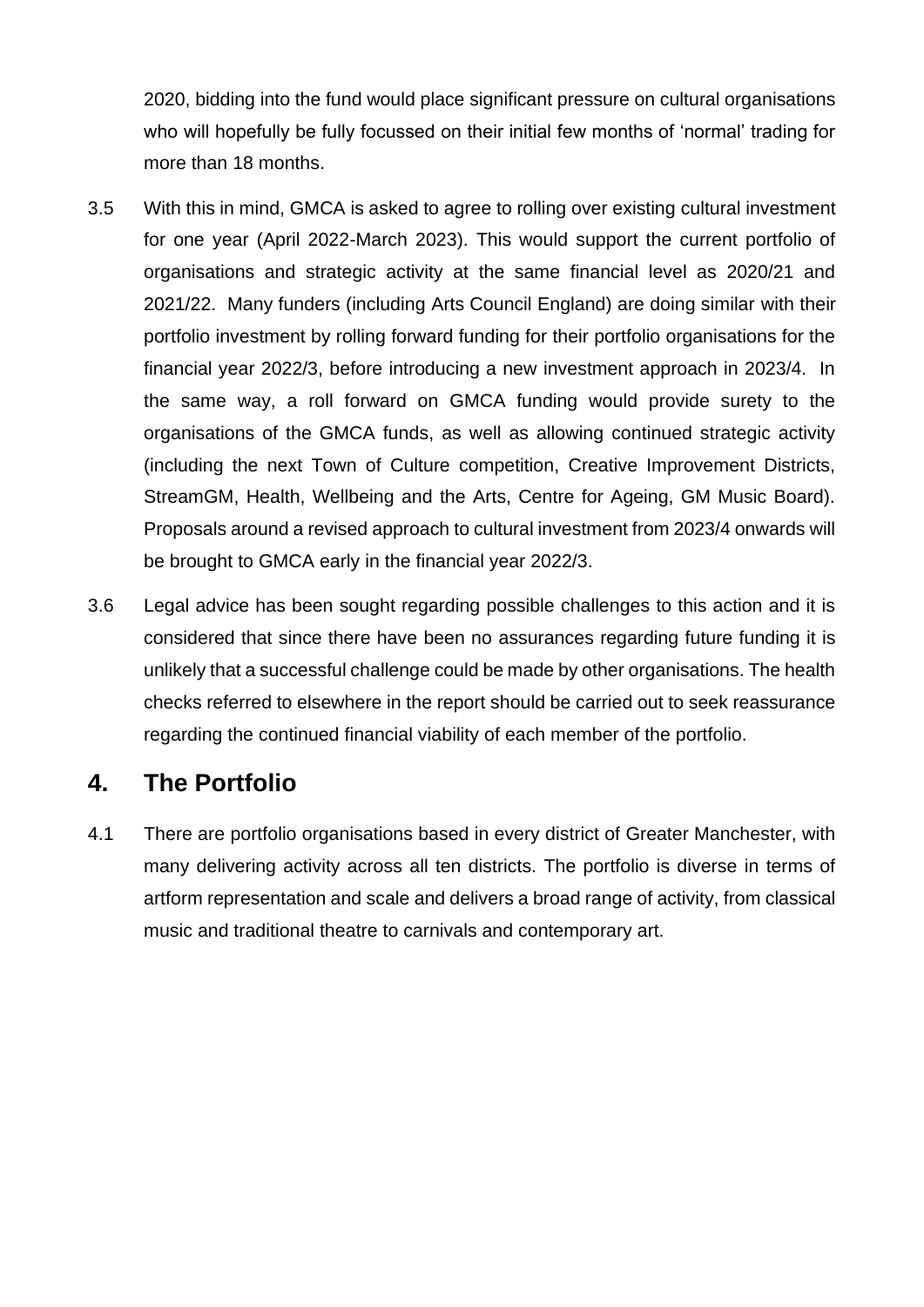4.2 More than 100 organisations applied to be in the GM Culture portfolio 2020-2022. The 35 organisations currently included scored highest against the outlined criteria, once balancing factors like geography, artform and diversity were considered.

| <b>Art with Heart</b>                       | Salford           | <b>Іном</b> е                            | Manchester | <b>Oldham Coliseum</b>        | Oldham     |
|---------------------------------------------|-------------------|------------------------------------------|------------|-------------------------------|------------|
| Arts for Recovery in the Community          | Stockport         | <b>Manchester Camerata</b>               | Manchester | People's History Museum       | Manchester |
| <b>Brighter Sound</b>                       | <b>Manchester</b> | <b>Manchester Histories</b>              | Manchester | Quays Culture                 | Salford    |
| <b>Cartwheel Arts</b>                       | Rochdale          | <b>Manchester International Festival</b> | Manchester | <b>Royal Exchange Theatre</b> | Manchester |
| <b>Centre for Chinese Contemporary Arts</b> | <b>Manchester</b> | <b>Manchester Jazz Festival</b>          | Manchester | Sheba Arts                    | Manchester |
| Comma Press                                 | <b>Manchester</b> | Manchester Jewish Museum                 | Manchester | The Halle                     | Manchester |
| <b>Company Chameleon Dance Theatre</b>      | <b>Manchester</b> | Manchester Literature Festival           | Manchester | The Met                       | Bury       |
| Contact                                     | <b>Manchester</b> | Manchester Pride                         | Manchester | <b>The Turnpike</b>           | Wigan      |
| <b>English Folk Expo</b>                    | Rochdale          | MancSpirit                               | Trafford   | <b>Walk the Plank</b>         | Salford    |
| Gaydio                                      | <b>Manchester</b> | Music Action International               | Manchester | <b>Wigan STEAM CIC</b>        | Wigan      |
| <b>Global Grooves</b>                       | Tameside          | <b>Octagon Theatre</b>                   | Bolton     | Z-Arts                        | Manchester |
| <b>GM Arts</b>                              | lGM               | Old Courts                               | Wigan      |                               |            |

- 4.3 All funded organisations have delivered significant activity throughout the pandemic and there are no concerns around quality of work or impact on GM communities. Similarly, while many organisations are in a precarious position following more than a year of significantly reduced income, the 35 organisations in the portfolio are currently in a limited but relatively sustainable financial position.
- 4.4 Many of GMCA's supported cultural organisations did receive some financial support from the national Cultural Recovery Fund. This was primarily in the form of grants to cover lost income as well as to cover the cost of keeping venues closed during CV19 restrictions, although at least one GMCA funded organisation received repayable loan funding from the Culture Recovery Fund.
- 4.5 If a roll-over were to be agreed, GMCA would undertake an organisational heathcheck with all funded organisations to understand the impact of CV19 restrictions on the organisation's finances as well as any national Culture Recovery Funding (including loan repayments if relevant) on the stability and financial health of each organisation to understand if the full GMCA grant is still required, ahead of investment.
- 4.6 Providing these organisations with stability, and not asking them and other cultural organisations to apply for competitive funding when they will have only been operating fully for a few months after restrictions will offer much-needed steadiness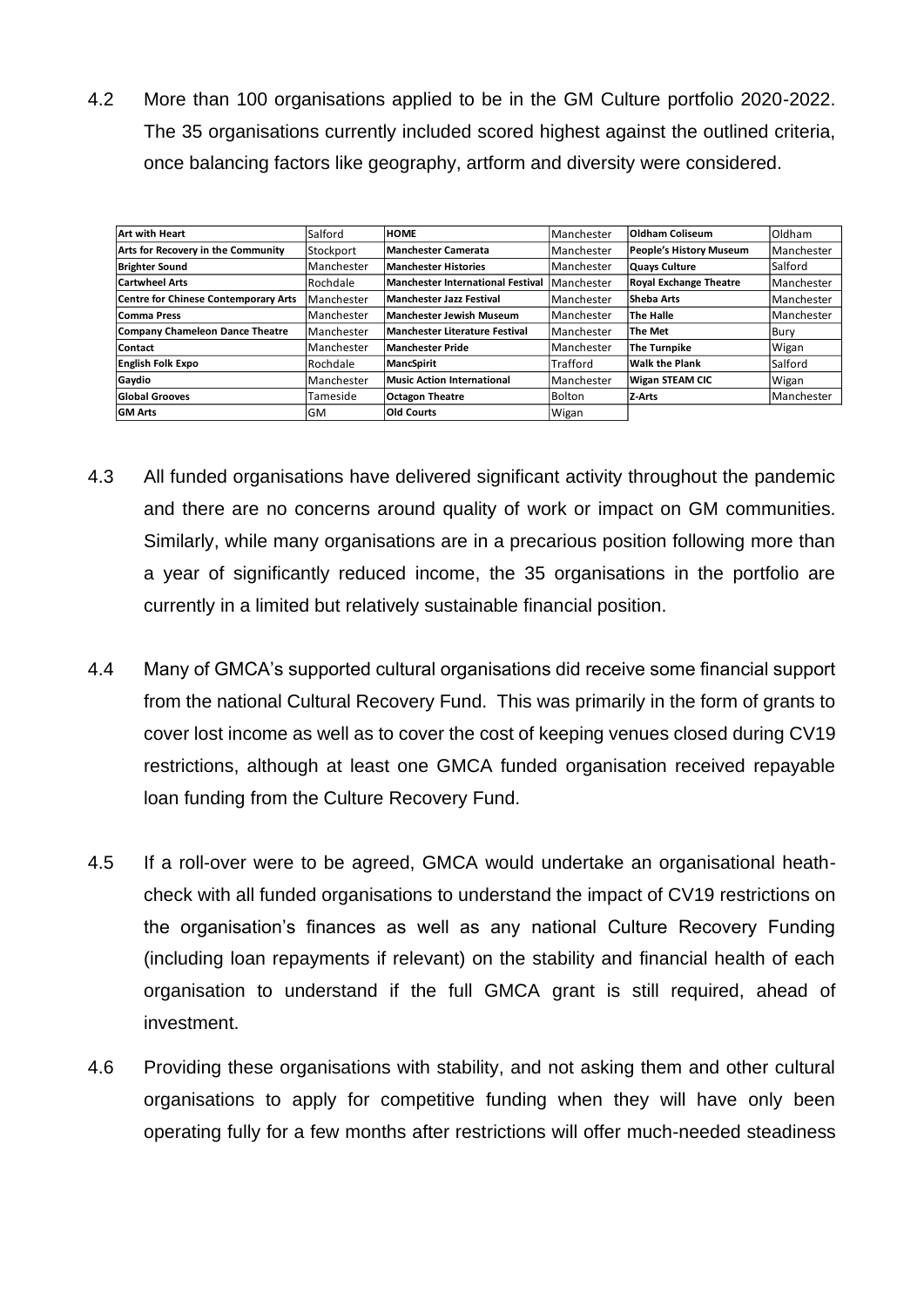to these organisations who have undergone significant difficulties over the past 18 months. These organisations also use many freelance creatives in GM, so continuing investment in these organisations will, in turn, support freelancers and the broader supply chain and ecosystem.

- 4.7 A decision to rollover funding will have a negative impact on organisations currently not in the portfolio, who will not be able to apply for funding for one year. However, letting these organisations know early and not asking them to apply for funding when the majority will be unsuccessful, will support them in their financial planning for 2023 onwards.
- 4.8 Arts Council England is taking a similar approach to National Portfolio Organisations or NPOs (organisations in receipt of four-year funding) and will roll-over investment to these organisations in 2022/23 before announcing a new approach to investment from 2023/4 onwards. Arts Council England currently invests £26.6m p/a in GM in this way. Around 60% of the organisations in the GMCA Culture portfolio are currently NPOs. A rollover year would align GMCA investment with this revised approach from Arts Council England.

### **5. Strategic Activity**

- 5.1 As part of the funding agreement in 2020, GMCA agreed a strategic culture budget of £270k p/a, which supports activity that cannot be delivered by a single organisation. This investment has been vital in supporting the sector through COVID and is core to the way in which GMCA is able to make strategic interventions and support the development and delivery of cultural provision across GM.
- 5.2 In 2020/21, part of this strategic budget supported United We Stream, which raised more than £600,000 for struggling creative businesses and freelancers and provided a platform for Greater Manchester talent to be seen all over the world while our venues were closed, with more than 20 million global views. Investment also supported the Creative Commissions project, 60 micro grants for artists from Greater Manchester to help them through the early months of the pandemic when income for many stopped completely. Strategic funding also supported the Creative Ageing Development Agency, which supports the cultural sector to be more age-friendly with research, training and advocacy for older creatives. There was also investment into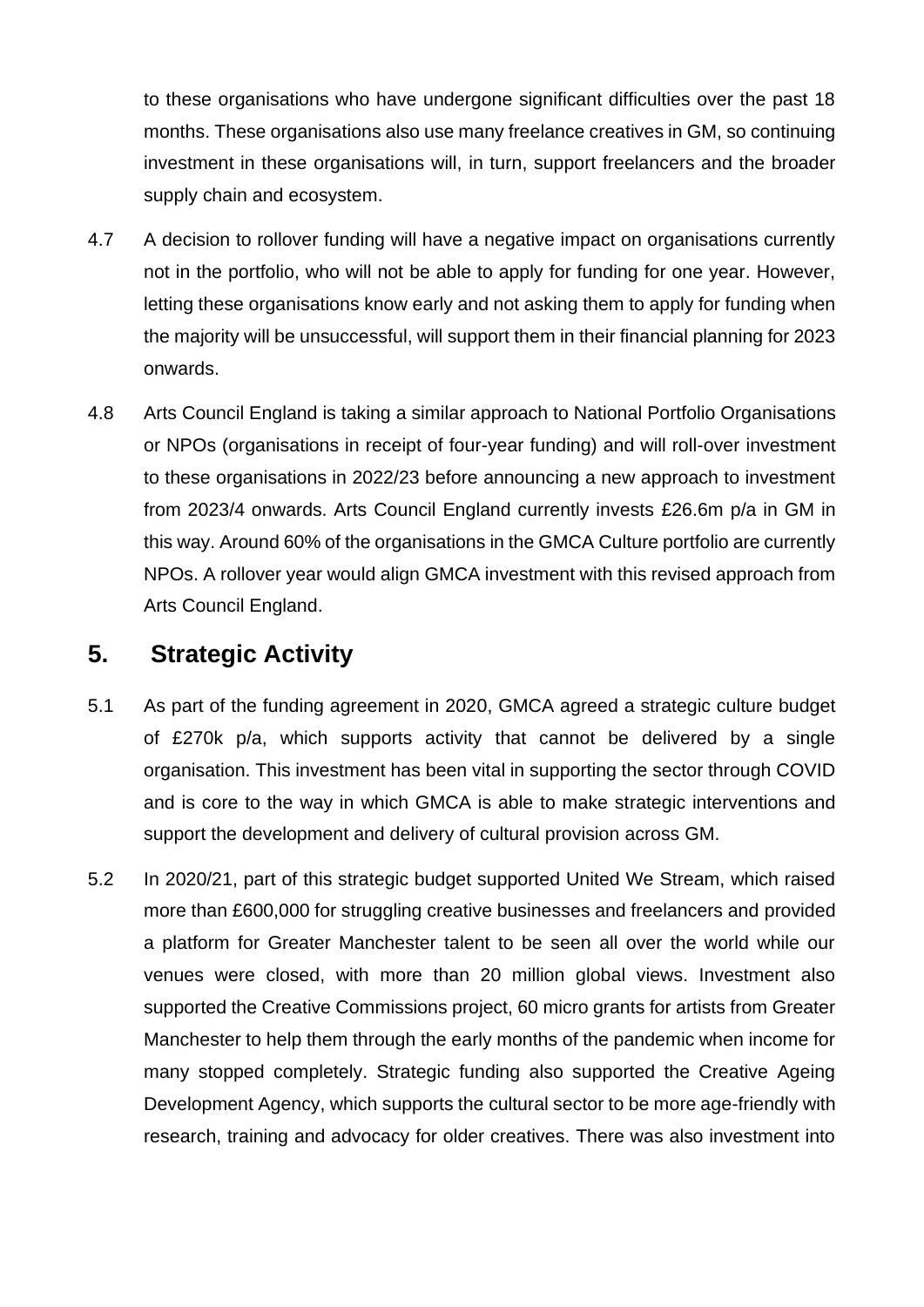GW Theatre, based in Tameside, for a programme around arts and health, investment into the development of Chat Moss as a visitor attraction in Greater Manchester, investment into delivering the recommendations of the Greater Manchester Music Review, investment into the Creative Improvement Districts programme, placing culture and the night time economy at the heart of the regeneration of our town centres and high streets. The strategic budget also supported Marketing Manchester's culture campaign, the Ripples of Hope Festival and provided investment into Bury as GM's inaugural Town of Culture.

- 5.3 In 2021/22 the GMCA strategic budget will support the delivery of the GM Culture Recovery Plan, agreed by GMCA in March 2021. This includes investment into StreamGM, the legacy of United We Stream, providing a global platform for GM talent. There is also further investment into Creative Improvement Districts and the development of a resource to match artists, performers and musicians with opportunities and spaces across Greater Manchester. The strategic budget will also be invested into creative ageing and in arts and health activity, building on the recommendations of A Social Glue. The 2021/22 budget will also be invested in the establishment of a Music Commission for Greater Manchester and the continuation of the GM Town of Culture programme.
- 5.4 A one-year rollover of the GMCA Culture budget at current levels would support the continuation of many of these strategic interventions that will help the cultural sector in Greater Manchester return stronger. A reduction to the strategic budget would require some activity to cease completely, and funds would need to be found to support the delivery of some of the mayoral manifesto pledges including Town of Culture and the GM Music Commission.

#### **6. Activity 2022/23**

6.1 If a one year rollover of investment is supported and agreed by GMCA, officers will work with the existing portfolio on an organisational health check in Autumn 2021 before co-developing one year delivery plans, aligned to the delivery of the Greater Manchester Culture Strategy. New grant funding agreements will be signed in February 2022 and delivery will start in April 2022. Priorities for strategic investment, beyond those outlined in 5.4 would be developed with the sector in early 2022.